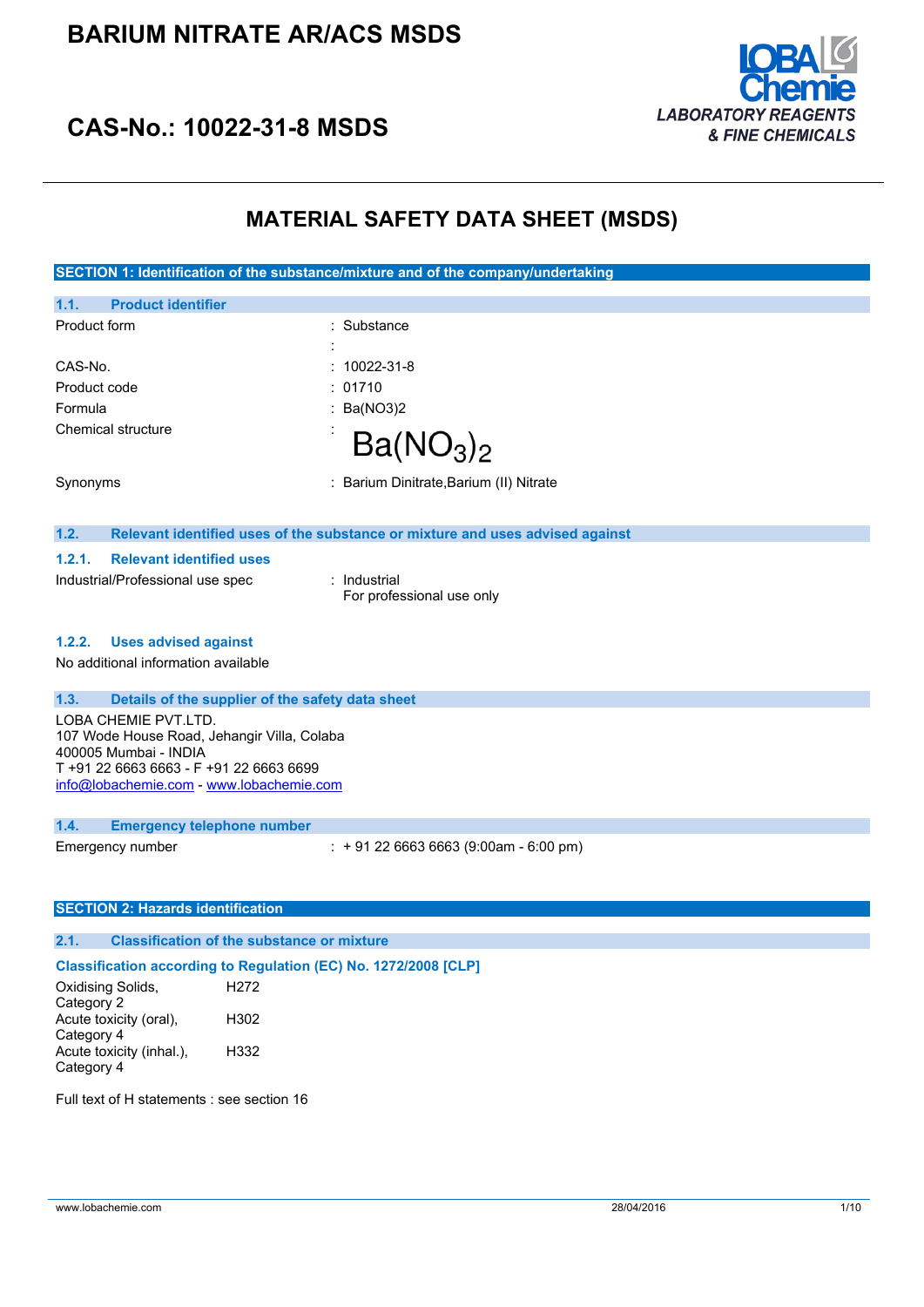Safety Data Sheet

**Classification according to Directive 67/548/EEC [DSD] or 1999/45/EC [DPD]**

O; R8 Xn; R20 Xn; R22 Full text of R-phrases: see section 16

**Adverse physicochemical, human health and environmental effects** No additional information available

| 2.2.<br><b>Label elements</b>                              |                                                                                                                                                                                                                                                                                                                                                                                                                                                                                                                                    |
|------------------------------------------------------------|------------------------------------------------------------------------------------------------------------------------------------------------------------------------------------------------------------------------------------------------------------------------------------------------------------------------------------------------------------------------------------------------------------------------------------------------------------------------------------------------------------------------------------|
| Labelling according to Regulation (EC) No. 1272/2008 [CLP] |                                                                                                                                                                                                                                                                                                                                                                                                                                                                                                                                    |
| Hazard pictograms (CLP)                                    |                                                                                                                                                                                                                                                                                                                                                                                                                                                                                                                                    |
|                                                            | GHS03<br>GHS07                                                                                                                                                                                                                                                                                                                                                                                                                                                                                                                     |
| Signal word (CLP)                                          | : Danger                                                                                                                                                                                                                                                                                                                                                                                                                                                                                                                           |
| Hazard statements (CLP)                                    | : H272 - May intensify fire; oxidiser.<br>H302+H332 - Harmful if swallowed or if inhaled                                                                                                                                                                                                                                                                                                                                                                                                                                           |
| Precautionary statements (CLP)                             | : P210 - Keep away from heat, hot surfaces, sparks, open flames and other ignition<br>sources. No smoking.<br>P220 - Keep/Store away from clothing, combustible materials.<br>P221 - Take any precaution to avoid mixing with combustibles<br>P261 - Avoid breathing vapours, dust, fume, gas.<br>P370+P378 - In case of fire: Use dry extinguishing powder to extinguish.<br>P305+P351+P338 - IF IN EYES: Rinse cautiously with water for several minutes.<br>Remove contact lenses, if present and easy to do. Continue rinsing. |

| 2.3. | <b>Other hazards</b>                              |
|------|---------------------------------------------------|
|      | No additional information available               |
|      | SECTION 3: Composition/information on ingredients |

| 3.1.    | <b>Substances</b> |                         |
|---------|-------------------|-------------------------|
| Name    |                   | : BARIUM NITRATE AR/ACS |
| CAS-No. |                   | : 10022-31-8            |

Full text of R- and H-statements: see section 16

**3.2. Mixtures** Not applicable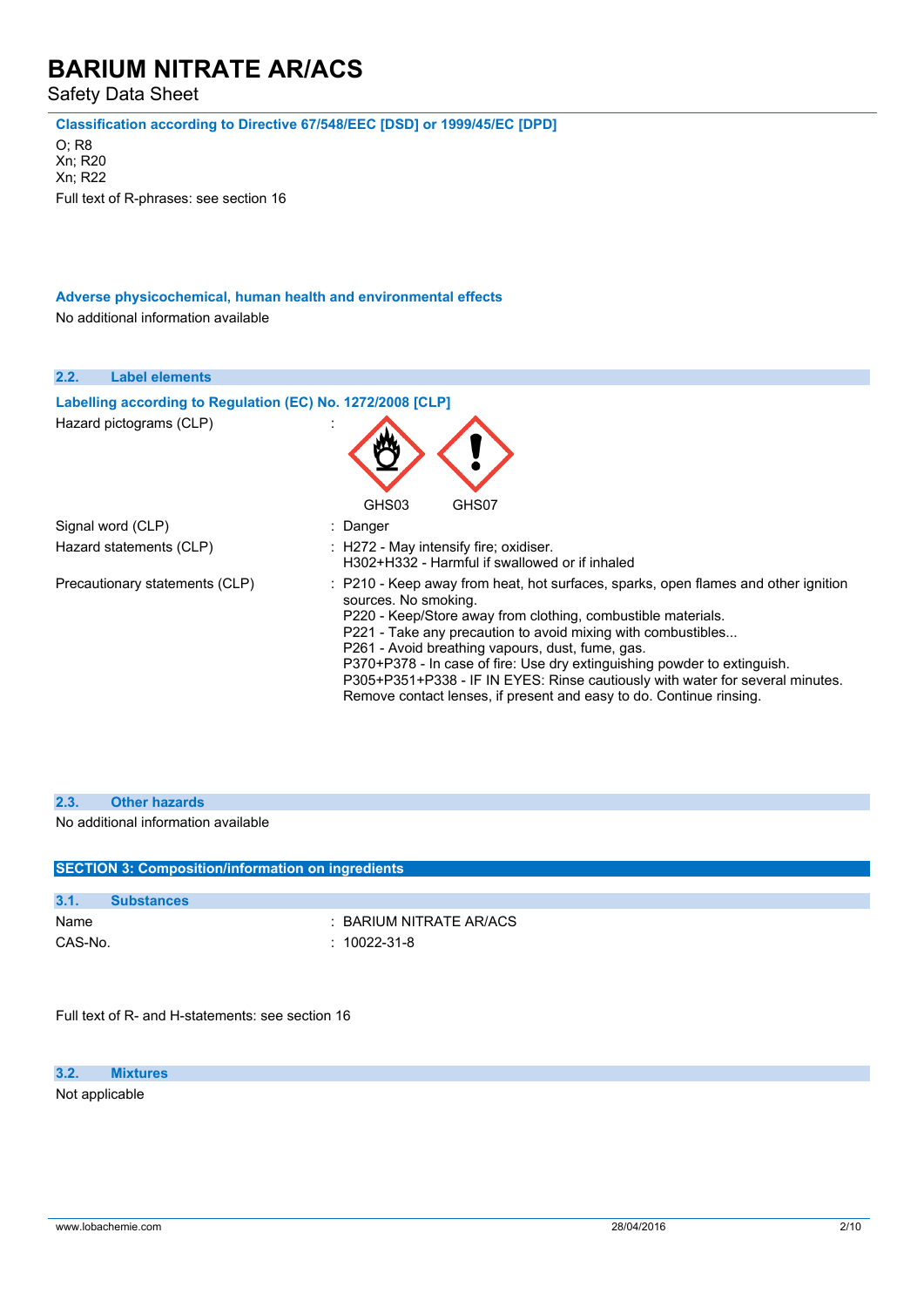Safety Data Sheet

### **SECTION 4: First aid measures**

| 4.1.        | <b>Description of first aid measures</b>                            |                                                                                                                                                                                                                                                               |
|-------------|---------------------------------------------------------------------|---------------------------------------------------------------------------------------------------------------------------------------------------------------------------------------------------------------------------------------------------------------|
|             | First-aid measures after inhalation                                 | : Assure fresh air breathing. If breathing is difficult, remove victim to fresh air and keep<br>at rest in a position comfortable for breathing.                                                                                                              |
|             | First-aid measures after skin contact                               | : Wash with plenty of water/ Get immediate medical advice/attention.                                                                                                                                                                                          |
|             | First-aid measures after eye contact                                | Rinse cautiously with water for several minutes. Remove contact lenses, if present<br>and easy to do. Continue rinsing. Get medical advice/attention.                                                                                                         |
|             | First-aid measures after ingestion                                  | : Rinse mouth. Call a POISON CENTER/doctor if you feel unwell.                                                                                                                                                                                                |
| 4.2.        | Most important symptoms and effects, both acute and delayed         |                                                                                                                                                                                                                                                               |
|             | Symptoms/effects after inhalation                                   | : Harmful if inhaled.                                                                                                                                                                                                                                         |
|             | Symptoms/effects after ingestion                                    | : Harmful if swallowed.                                                                                                                                                                                                                                       |
| 4.3.        |                                                                     | Indication of any immediate medical attention and special treatment needed                                                                                                                                                                                    |
|             | Treat symptomatically.                                              |                                                                                                                                                                                                                                                               |
|             | <b>SECTION 5: Firefighting measures</b>                             |                                                                                                                                                                                                                                                               |
| 5.1.        | <b>Extinguishing media</b>                                          |                                                                                                                                                                                                                                                               |
|             | Suitable extinguishing media                                        | : Carbon dioxide. Dry powder. Foam. Water spray.                                                                                                                                                                                                              |
|             | Unsuitable extinguishing media                                      | Do not use a heavy water stream.                                                                                                                                                                                                                              |
|             |                                                                     |                                                                                                                                                                                                                                                               |
| 5.2.        | Special hazards arising from the substance or mixture               |                                                                                                                                                                                                                                                               |
| Fire hazard |                                                                     | : May intensify fire; oxidiser.                                                                                                                                                                                                                               |
| 5.3.        | <b>Advice for firefighters</b>                                      |                                                                                                                                                                                                                                                               |
|             | Protection during firefighting                                      | Do not enter fire area without proper protective equipment, including respiratory<br>protection.                                                                                                                                                              |
|             | <b>SECTION 6: Accidental release measures</b>                       |                                                                                                                                                                                                                                                               |
|             |                                                                     |                                                                                                                                                                                                                                                               |
|             |                                                                     |                                                                                                                                                                                                                                                               |
| 6.1.        |                                                                     | Personal precautions, protective equipment and emergency procedures                                                                                                                                                                                           |
| 6.1.1.      | For non-emergency personnel                                         |                                                                                                                                                                                                                                                               |
|             | Emergency procedures                                                | : Evacuate unnecessary personnel.                                                                                                                                                                                                                             |
| 6.1.2.      | <b>For emergency responders</b>                                     |                                                                                                                                                                                                                                                               |
|             | Protective equipment                                                | : Use personal protective equipment as required.                                                                                                                                                                                                              |
|             | Emergency procedures                                                | : Ventilate area.                                                                                                                                                                                                                                             |
| 6.2.        | <b>Environmental precautions</b>                                    |                                                                                                                                                                                                                                                               |
|             | Avoid release to the environment.                                   |                                                                                                                                                                                                                                                               |
| 6.3.        | Methods and material for containment and cleaning up                |                                                                                                                                                                                                                                                               |
|             | Methods for cleaning up                                             | : Soak up spills with inert solids, such as clay or diatomaceous earth as soon as<br>possible. On land, sweep or shovel into suitable containers.                                                                                                             |
| 6.4.        | <b>Reference to other sections</b>                                  |                                                                                                                                                                                                                                                               |
|             | No additional information available                                 |                                                                                                                                                                                                                                                               |
|             | <b>SECTION 7: Handling and storage</b>                              |                                                                                                                                                                                                                                                               |
| 7.1.        |                                                                     |                                                                                                                                                                                                                                                               |
|             | <b>Precautions for safe handling</b>                                |                                                                                                                                                                                                                                                               |
|             | Precautions for safe handling<br>Hygiene measures                   | : Avoid contact with skin and eyes. Do not breathe vapours. Avoid dust formation.<br>: Do not eat, drink or smoke when using this product. Wash hands and other exposed<br>areas with mild soap and water before eating, drinking or smoking and when leaving |
|             |                                                                     | work.                                                                                                                                                                                                                                                         |
| 7.2.        | <b>Conditions for safe storage, including any incompatibilities</b> |                                                                                                                                                                                                                                                               |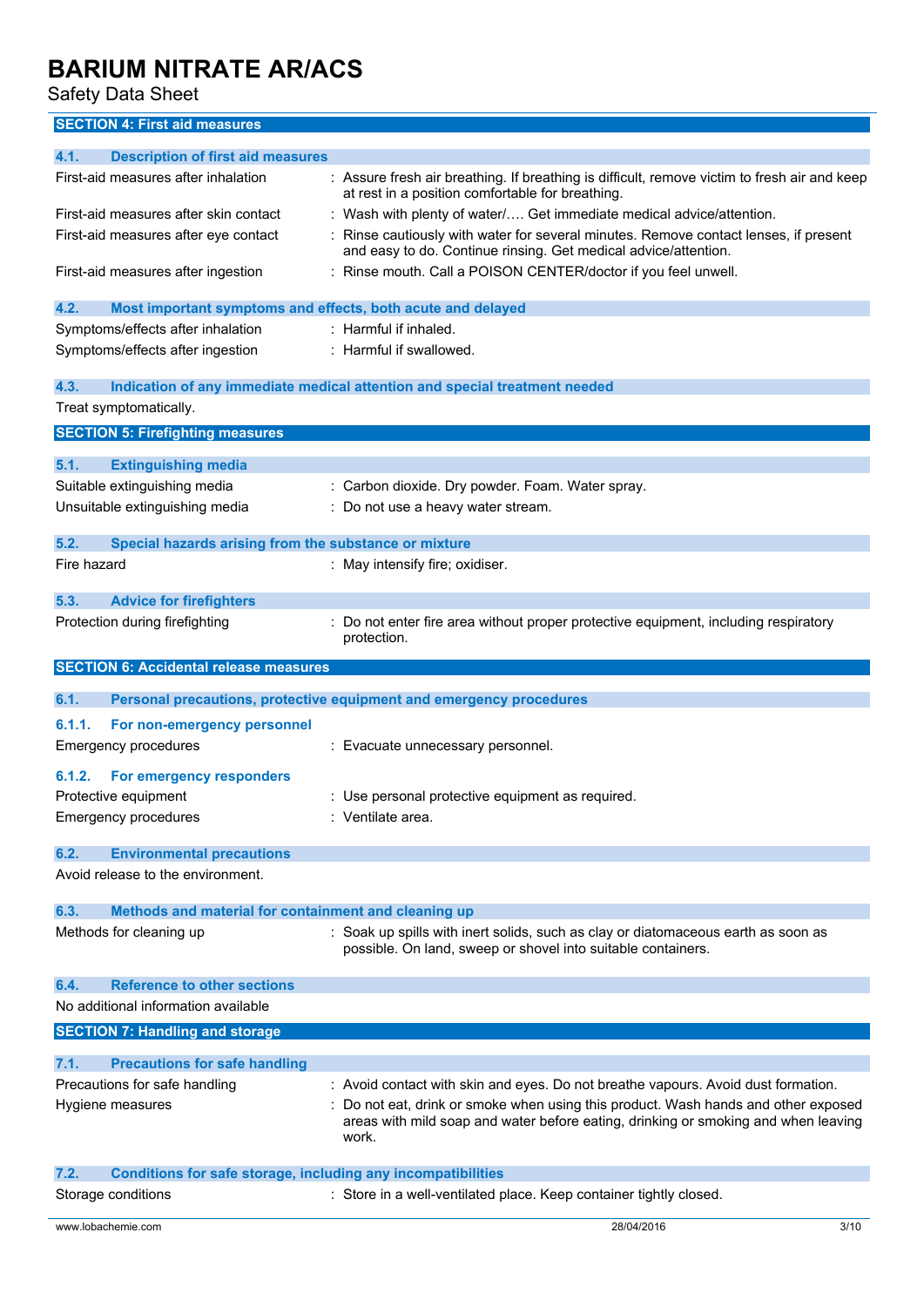Safety Data Sheet

| 7.3.                                                    | <b>Specific end use(s)</b>          |
|---------------------------------------------------------|-------------------------------------|
|                                                         | No additional information available |
| <b>SECTION 8: Exposure controls/personal protection</b> |                                     |
|                                                         |                                     |
|                                                         | <b>Control parameters</b>           |

No additional information available

| 8.2.<br><b>Exposure controls</b>                              |                                                                    |
|---------------------------------------------------------------|--------------------------------------------------------------------|
| Hand protection                                               | : Protective gloves                                                |
| Eye protection                                                | : Chemical goggles or safety glasses                               |
| Skin and body protection                                      | : Wear suitable protective clothing                                |
| Respiratory protection                                        | : [In case of inadequate ventilation] wear respiratory protection. |
| <b>SECTION 9: Physical and chemical properties</b>            |                                                                    |
| 9.1.<br>Information on basic physical and chemical properties |                                                                    |
| Physical state                                                | : Solid                                                            |
| Molecular mass                                                | : 261.32 g/mol                                                     |
| Colour                                                        | : White crystalline.                                               |
| Odour                                                         | : odourless.                                                       |
| Odour threshold                                               | : No data available                                                |
| pH                                                            | : No data available                                                |
| Relative evaporation rate (butylacetate=1)                    | : No data available                                                |
| Melting point                                                 | :592 °C                                                            |
| Freezing point                                                | : No data available                                                |
| Boiling point                                                 | : No data available                                                |
| Flash point                                                   | : No data available                                                |
| Auto-ignition temperature                                     | : No data available                                                |
| Decomposition temperature                                     | : No data available                                                |
| Flammability (solid, gas)                                     | : No data available                                                |
| Vapour pressure                                               | : No data available                                                |
| Relative vapour density at 20 °C                              | : No data available                                                |
| Relative density                                              | : No data available                                                |
| Density<br>Solubility                                         | $3.23$ g/cm <sup>3</sup><br>: Water: 8.7 g/100ml @ 20°C            |
| Log Pow                                                       | : No data available                                                |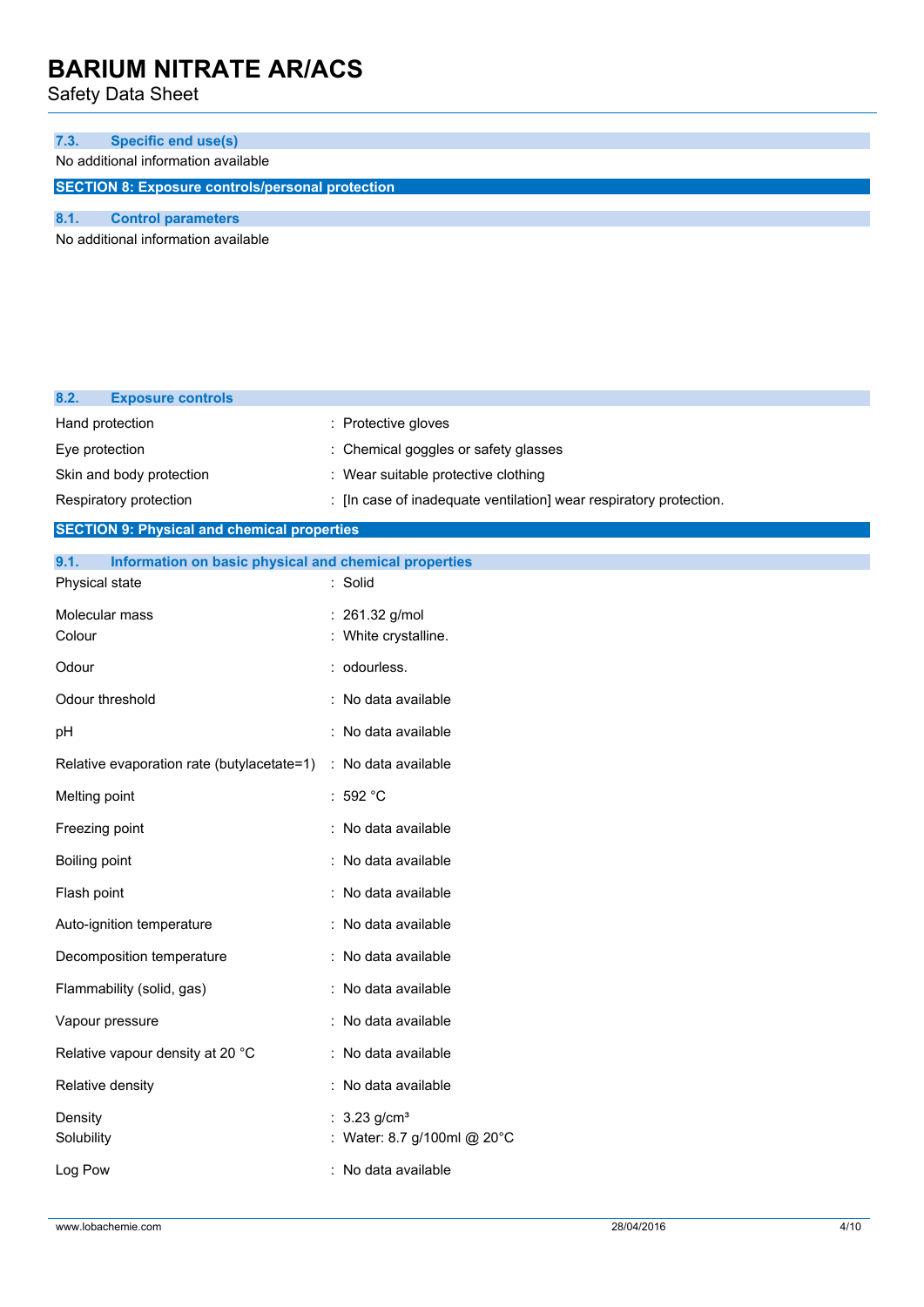### Safety Data Sheet

| Viscosity, kinematic | : No data available |
|----------------------|---------------------|
| Viscosity, dynamic   | : No data available |
| Explosive properties | : No data available |
| Oxidising properties | : No data available |
| Explosive limits     | : No data available |

| <b>Other information</b><br>9.2.                   |                                                               |
|----------------------------------------------------|---------------------------------------------------------------|
| No additional information available                |                                                               |
| <b>SECTION 10: Stability and reactivity</b>        |                                                               |
|                                                    |                                                               |
| 10.1.<br><b>Reactivity</b>                         |                                                               |
| No additional information available                |                                                               |
| 10.2.<br><b>Chemical stability</b>                 |                                                               |
| Stable under normal conditions.                    |                                                               |
|                                                    |                                                               |
| 10.3.<br><b>Possibility of hazardous reactions</b> |                                                               |
| No additional information available                |                                                               |
| <b>Conditions to avoid</b><br>10.4.                |                                                               |
| Direct sunlight. Air contact. Moisture.            |                                                               |
| 10.5.<br><b>Incompatible materials</b>             |                                                               |
| No additional information available                |                                                               |
| 10.6.<br><b>Hazardous decomposition products</b>   |                                                               |
| No additional information available                |                                                               |
|                                                    |                                                               |
| <b>SECTION 11: Toxicological information</b>       |                                                               |
| 11.1.<br>Information on toxicological effects      |                                                               |
| Acute toxicity                                     | : Oral: Harmful if swallowed. Inhalation: Harmful if inhaled. |
|                                                    |                                                               |
|                                                    |                                                               |
| Skin corrosion/irritation                          | : Not classified                                              |
| Serious eye damage/irritation                      | Not classified                                                |
| Respiratory or skin sensitisation                  | Not classified                                                |
| Germ cell mutagenicity                             | Not classified                                                |
| Carcinogenicity                                    | : Not classified                                              |
|                                                    |                                                               |
| Reproductive toxicity                              | Not classified                                                |
| STOT-single exposure                               | : Not classified                                              |
|                                                    |                                                               |
| STOT-repeated exposure                             | : Not classified                                              |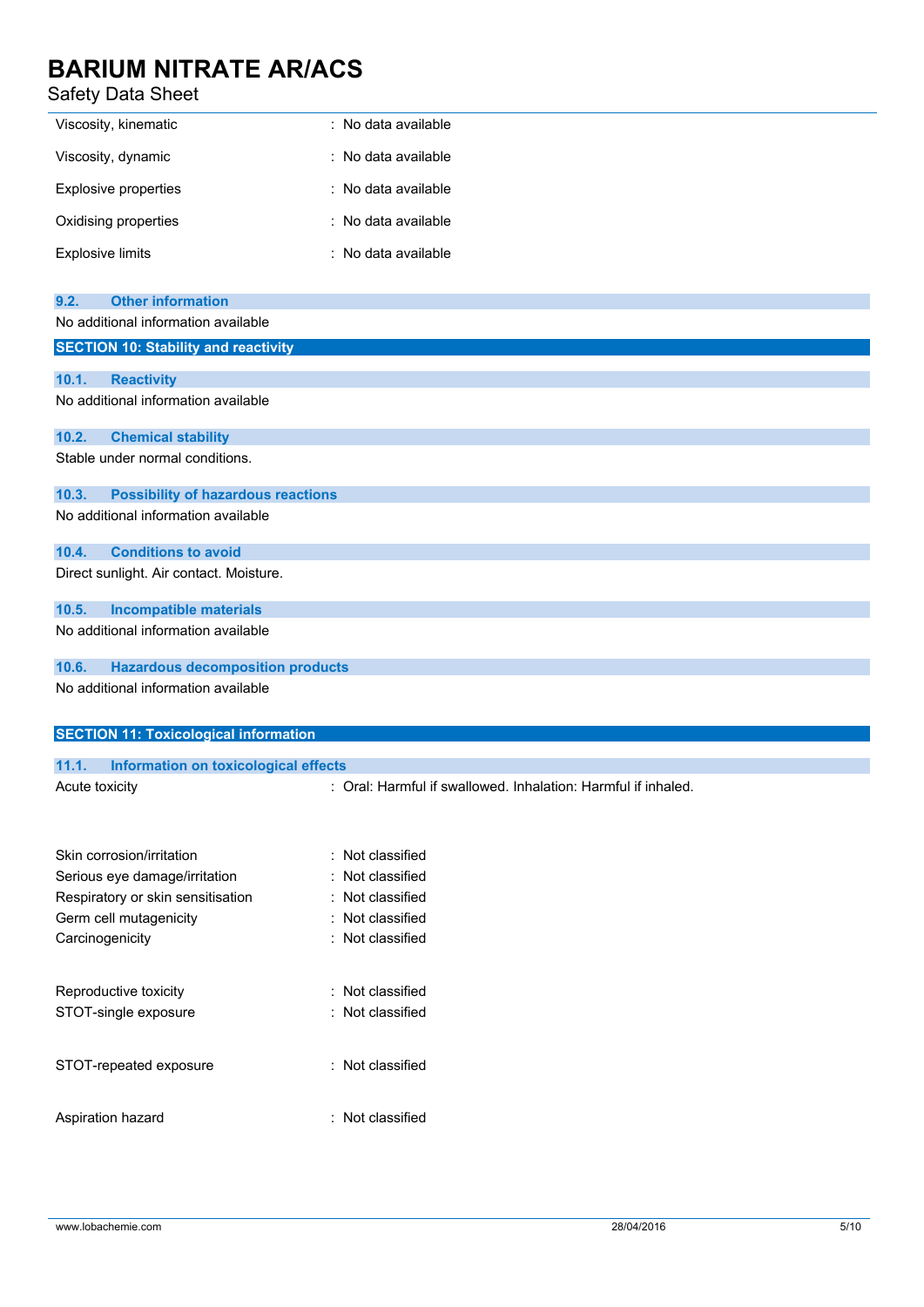Safety Data Sheet

| ,,,,,,,,,,,,                                                                      |                                                                                    |  |
|-----------------------------------------------------------------------------------|------------------------------------------------------------------------------------|--|
| : Harmful if swallowed.<br>Potential adverse human health effects<br>and symptoms |                                                                                    |  |
| <b>SECTION 12: Ecological information</b>                                         |                                                                                    |  |
| 12.1.<br><b>Toxicity</b>                                                          |                                                                                    |  |
| No additional information available                                               |                                                                                    |  |
|                                                                                   |                                                                                    |  |
|                                                                                   |                                                                                    |  |
|                                                                                   |                                                                                    |  |
|                                                                                   |                                                                                    |  |
|                                                                                   |                                                                                    |  |
| 12.2.<br><b>Persistence and degradability</b>                                     |                                                                                    |  |
| No additional information available                                               |                                                                                    |  |
|                                                                                   |                                                                                    |  |
| 12.3.<br><b>Bioaccumulative potential</b>                                         |                                                                                    |  |
| No additional information available                                               |                                                                                    |  |
|                                                                                   |                                                                                    |  |
| 12.4.<br><b>Mobility in soil</b>                                                  |                                                                                    |  |
| No additional information available                                               |                                                                                    |  |
|                                                                                   |                                                                                    |  |
|                                                                                   |                                                                                    |  |
| <b>Results of PBT and vPvB assessment</b><br>12.5.                                |                                                                                    |  |
| No additional information available                                               |                                                                                    |  |
|                                                                                   |                                                                                    |  |
|                                                                                   |                                                                                    |  |
| <b>Other adverse effects</b><br>12.6.                                             |                                                                                    |  |
| No additional information available                                               |                                                                                    |  |
| <b>SECTION 13: Disposal considerations</b>                                        |                                                                                    |  |
| 13.1.<br><b>Waste treatment methods</b>                                           |                                                                                    |  |
| Product/Packaging disposal                                                        | : Dispose of contents/container to hazardous or special waste collection point, in |  |
| recommendations                                                                   | accordance with local, regional, national and/or international regulation.         |  |
| <b>SECTION 14: Transport information</b>                                          |                                                                                    |  |
|                                                                                   |                                                                                    |  |
| In accordance with ADR / RID / IMDG / IATA / ADN                                  |                                                                                    |  |
|                                                                                   |                                                                                    |  |
| 14.1.<br><b>UN number</b>                                                         |                                                                                    |  |
| UN-No. (ADR)                                                                      | : 1446                                                                             |  |
| UN-No. (IMDG)                                                                     | : 1446                                                                             |  |
| UN-No. (IATA)                                                                     | : 1446                                                                             |  |
| UN-No. (ADN)                                                                      | : 1446                                                                             |  |
| UN-No. (RID)                                                                      | : $1446$                                                                           |  |
|                                                                                   |                                                                                    |  |
| 14.2.<br><b>UN proper shipping name</b>                                           |                                                                                    |  |
| Proper Shipping Name (ADR)                                                        | : BARIUM NITRATE                                                                   |  |
| Proper Shipping Name (IMDG)                                                       | <b>BARIUM NITRATE</b>                                                              |  |
| Proper Shipping Name (IATA)                                                       | Barium nitrate                                                                     |  |
| Proper Shipping Name (ADN)                                                        | <b>BARIUM NITRATE</b>                                                              |  |
| Proper Shipping Name (RID)                                                        | <b>BARIUM NITRATE</b>                                                              |  |
| Transport document description (ADR)                                              | : UN 1446 BARIUM NITRATE, 5.1 (6.1), II, (E)                                       |  |
| Transport document description (IMDG)                                             | : UN 1446 BARIUM NITRATE, 5.1 (6.1), II                                            |  |
| Transport document description (IATA)                                             | : UN 1446 Barium nitrate, 5.1, II                                                  |  |

Transport document description (ADN) : UN 1446 BARIUM NITRATE, 5.1 (6.1), II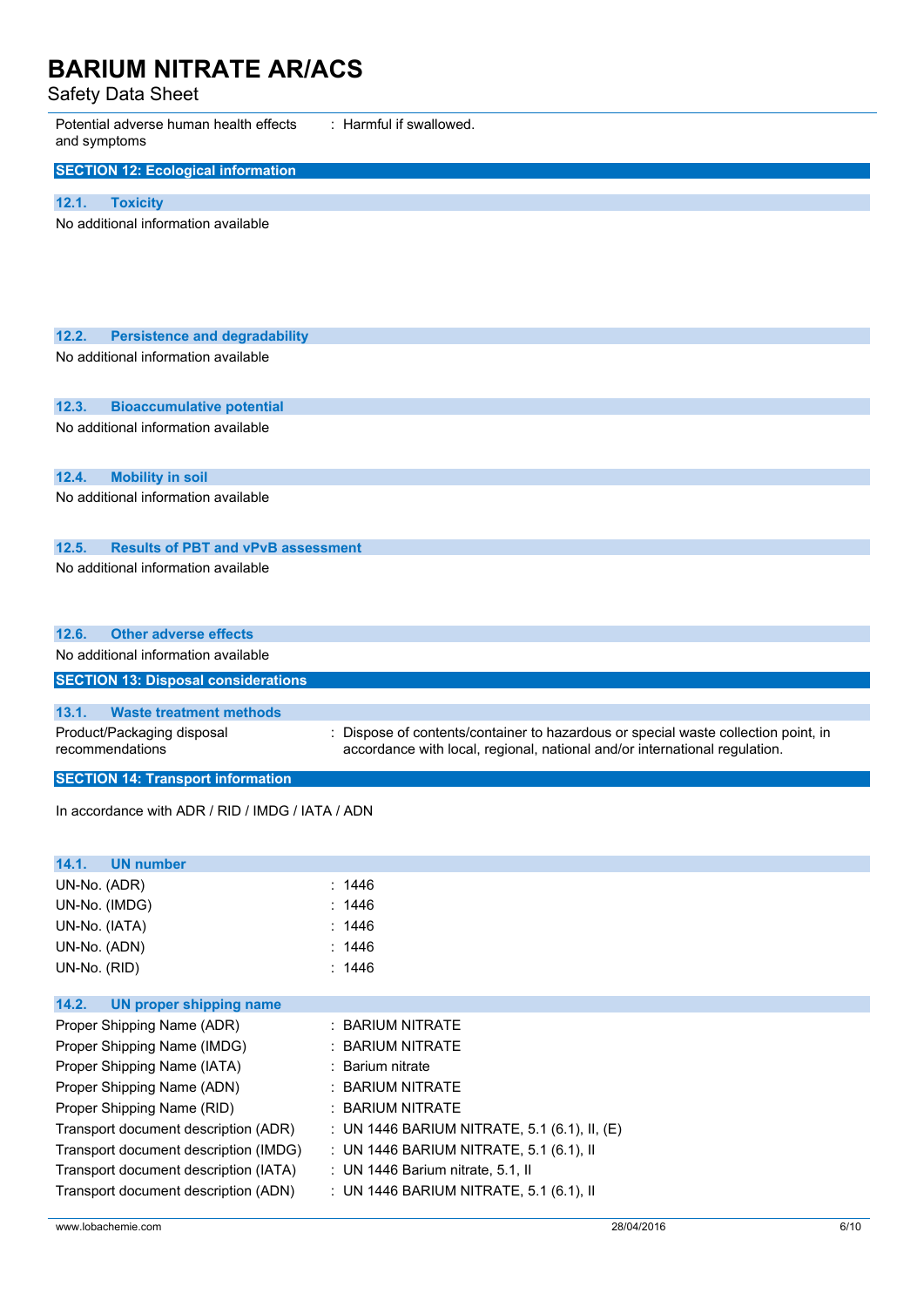Safety Data Sheet

| Transport document description (RID)                                     | : UN 1446 BARIUM NITRATE, 5.1 (6.1), II |
|--------------------------------------------------------------------------|-----------------------------------------|
| 14.3.<br><b>Transport hazard class(es)</b>                               |                                         |
| <b>ADR</b><br>Transport hazard class(es) (ADR)<br>Danger labels (ADR)    | : 5.1(6.1)<br>: 5.1, 6.1                |
|                                                                          | Ö<br>5.1                                |
| <b>IMDG</b>                                                              |                                         |
| Transport hazard class(es) (IMDG)<br>Danger labels (IMDG)                | : 5.1(6.1)<br>: 5.1, 6.1                |
|                                                                          | Ö<br>5.1                                |
|                                                                          |                                         |
| <b>IATA</b><br>Transport hazard class(es) (IATA)<br>Hazard labels (IATA) | : 5.1(6.1)<br>: 5.1, 6.1                |
|                                                                          | ₾<br>5.1                                |
|                                                                          |                                         |
| <b>ADN</b><br>Transport hazard class(es) (ADN)<br>Danger labels (ADN)    | : 5.1(6.1)<br>: 5.1, 6.1                |
|                                                                          |                                         |
|                                                                          |                                         |
| <b>RID</b>                                                               |                                         |
| Transport hazard class(es) (RID)<br>Danger labels (RID)                  | : 5.1(6.1)<br>: 5.1, 6.1                |
|                                                                          |                                         |
| 14.4.<br><b>Packing group</b>                                            |                                         |
| Packing group (ADR)                                                      | $\colon$ II                             |
| Packing group (IMDG)                                                     | $\mathbb{R}^{\mathbb{N}}$               |
| Packing group (IATA)                                                     | $\colon$ II                             |
| Packing group (ADN)                                                      | $\colon \, \mathrm{I\!I}$               |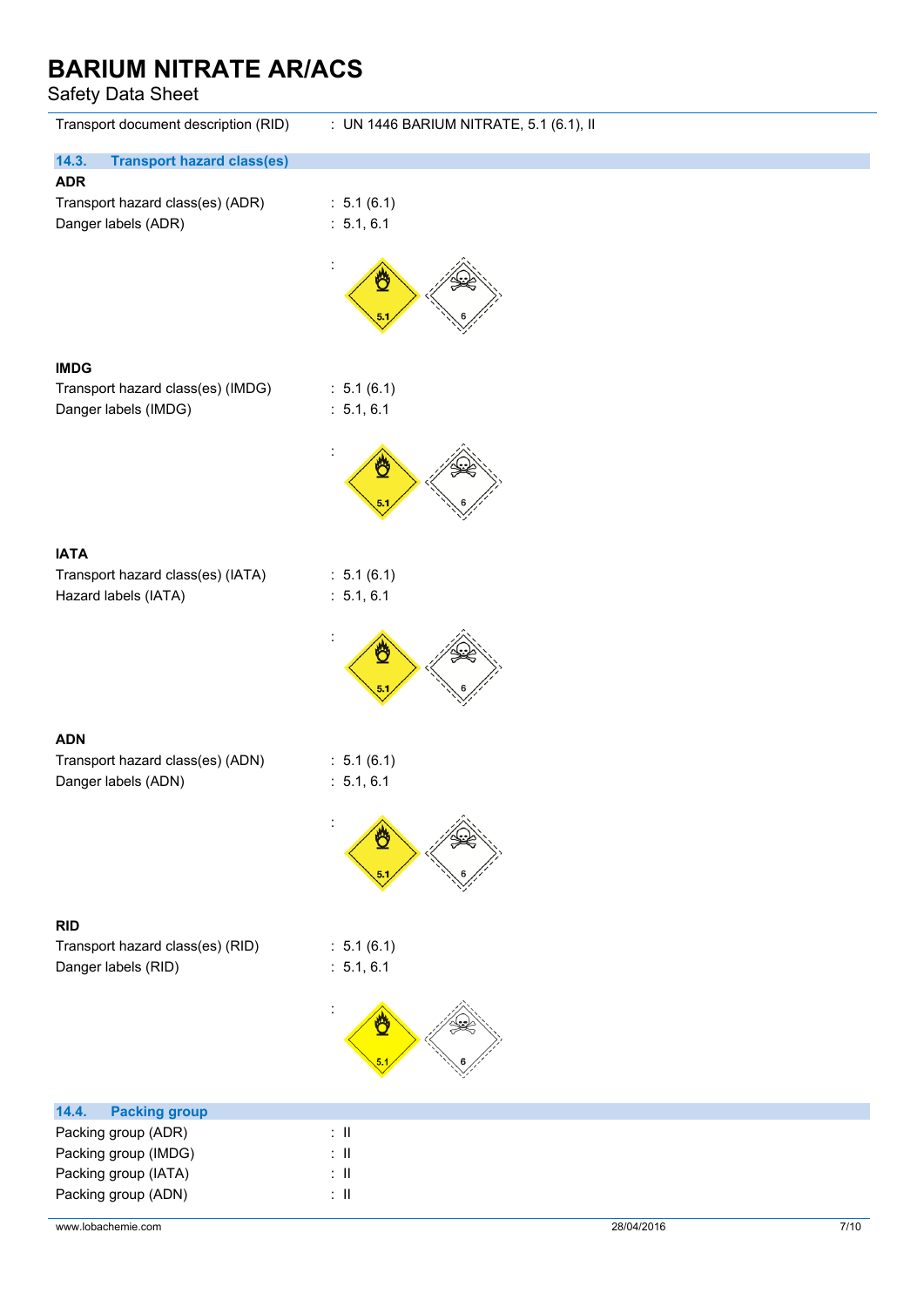Safety Data Sheet

| ÷Ш                                       |
|------------------------------------------|
|                                          |
|                                          |
| : No                                     |
| : No                                     |
| : No supplementary information available |
|                                          |

#### $14.6.$ **14.6. Special precautions for user**

| - Overland transport                                                       |                                                                                                                                                               |
|----------------------------------------------------------------------------|---------------------------------------------------------------------------------------------------------------------------------------------------------------|
| Classification code (ADR)                                                  | : OT2                                                                                                                                                         |
| Limited quantities (ADR)                                                   | : 1kg                                                                                                                                                         |
| Excepted quantities (ADR)                                                  | $\therefore$ E2                                                                                                                                               |
| Packing instructions (ADR)                                                 | : P002, IBC08                                                                                                                                                 |
| Special packing provisions (ADR)                                           | $\therefore$ B4                                                                                                                                               |
| Mixed packing provisions (ADR)                                             | : MP2                                                                                                                                                         |
| Portable tank and bulk container<br>instructions (ADR)                     | : T3                                                                                                                                                          |
| Portable tank and bulk container special<br>provisions (ADR)               | : TP33                                                                                                                                                        |
| Tank code (ADR)                                                            | : SGAN                                                                                                                                                        |
| Tank special provisions (ADR)                                              | : TUS                                                                                                                                                         |
| Vehicle for tank carriage                                                  | : AT                                                                                                                                                          |
| Transport category (ADR)                                                   | $\therefore$ 2                                                                                                                                                |
| Special provisions for carriage - Packages<br>(ADR)                        | : V11                                                                                                                                                         |
| Special provisions for carriage - Loading,<br>unloading and handling (ADR) | : CV24, CV28                                                                                                                                                  |
| Hazard identification number (Kemler No.)                                  | :56                                                                                                                                                           |
| Orange plates                                                              | 56<br>1446                                                                                                                                                    |
| Tunnel restriction code (ADR)                                              | $\colon E$                                                                                                                                                    |
| EAC code                                                                   | : 1Y                                                                                                                                                          |
| - Transport by sea                                                         |                                                                                                                                                               |
| Limited quantities (IMDG)                                                  | : 1 kg                                                                                                                                                        |
| Excepted quantities (IMDG)                                                 | $\therefore$ E2                                                                                                                                               |
| Packing instructions (IMDG)                                                | : P002                                                                                                                                                        |
| IBC packing instructions (IMDG)                                            | : IBC08                                                                                                                                                       |
| IBC special provisions (IMDG)                                              | : B21, B4                                                                                                                                                     |
| Tank instructions (IMDG)                                                   | : T3, BK2                                                                                                                                                     |
| Tank special provisions (IMDG)                                             | : TP33                                                                                                                                                        |
| EmS-No. (Fire)                                                             | F-A                                                                                                                                                           |
| EmS-No. (Spillage)                                                         | : S-Q                                                                                                                                                         |
| Stowage category (IMDG)                                                    | : A                                                                                                                                                           |
| Properties and observations (IMDG)                                         | : White crystals. Mixtures with combustible material are readily ignited and may burn<br>fiercely. Toxic if swallowed, by skin contact or by dust inhalation. |
| MFAG-No                                                                    | : 141                                                                                                                                                         |
| - Air transport                                                            |                                                                                                                                                               |
| PCA Excepted quantities (IATA)                                             | $\therefore$ E2                                                                                                                                               |
| PCA Limited quantities (IATA)                                              | : Y543                                                                                                                                                        |
| PCA limited quantity max net quantity                                      | : 1kg                                                                                                                                                         |
|                                                                            |                                                                                                                                                               |

(IATA)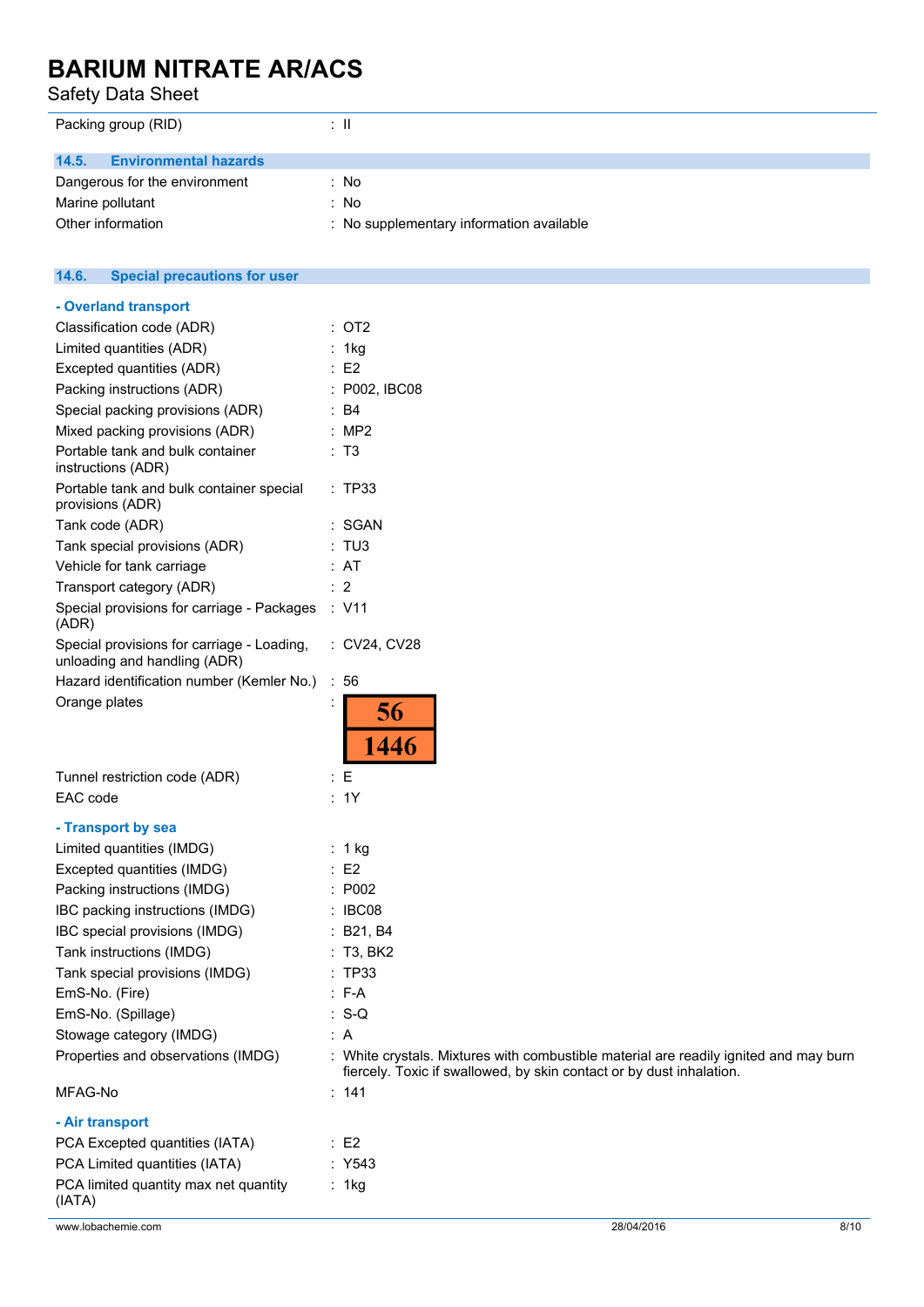### Safety Data Sheet

| $\ddot{\phantom{a}}$ | 558                                                        |
|----------------------|------------------------------------------------------------|
|                      | 5kg                                                        |
|                      | 562                                                        |
|                      | $: 25$ kg                                                  |
|                      | :5P                                                        |
|                      |                                                            |
|                      | OT <sub>2</sub>                                            |
|                      | 802                                                        |
|                      | 1 <sub>kg</sub>                                            |
|                      | E <sub>2</sub>                                             |
|                      | $:$ PP, EP                                                 |
|                      | :2                                                         |
|                      |                                                            |
|                      | OT <sub>2</sub>                                            |
|                      | E2                                                         |
|                      | P002, IBC08                                                |
|                      | B4                                                         |
|                      | MP <sub>2</sub>                                            |
|                      | : T3                                                       |
|                      | : TP33                                                     |
|                      | <b>SGAN</b>                                                |
|                      | : TU3                                                      |
|                      | $\overline{2}$                                             |
|                      | $:$ W11                                                    |
|                      | : CW24, CW28                                               |
| $\ddot{\phantom{a}}$ | <b>CE10</b>                                                |
| ٠                    | 56                                                         |
|                      | ÷<br>÷.<br>÷<br>Special provisions for carriage - Packages |

### **14.7. Transport in bulk according to Annex II of MARPOL 73/78 and the IBC Code**

Not applicable

**SECTION 15: Regulatory information**

**15.1. Safety, health and environmental regulations/legislation specific for the substance or mixture**

### **15.1.1. EU-Regulations**

### No REACH Annex XVII restrictions

BARIUM NITRATE AR/ACS is not on the REACH Candidate List BARIUM NITRATE AR/ACS is not on the REACH Annex XIV List

### **15.1.2. National regulations**

### **Germany**